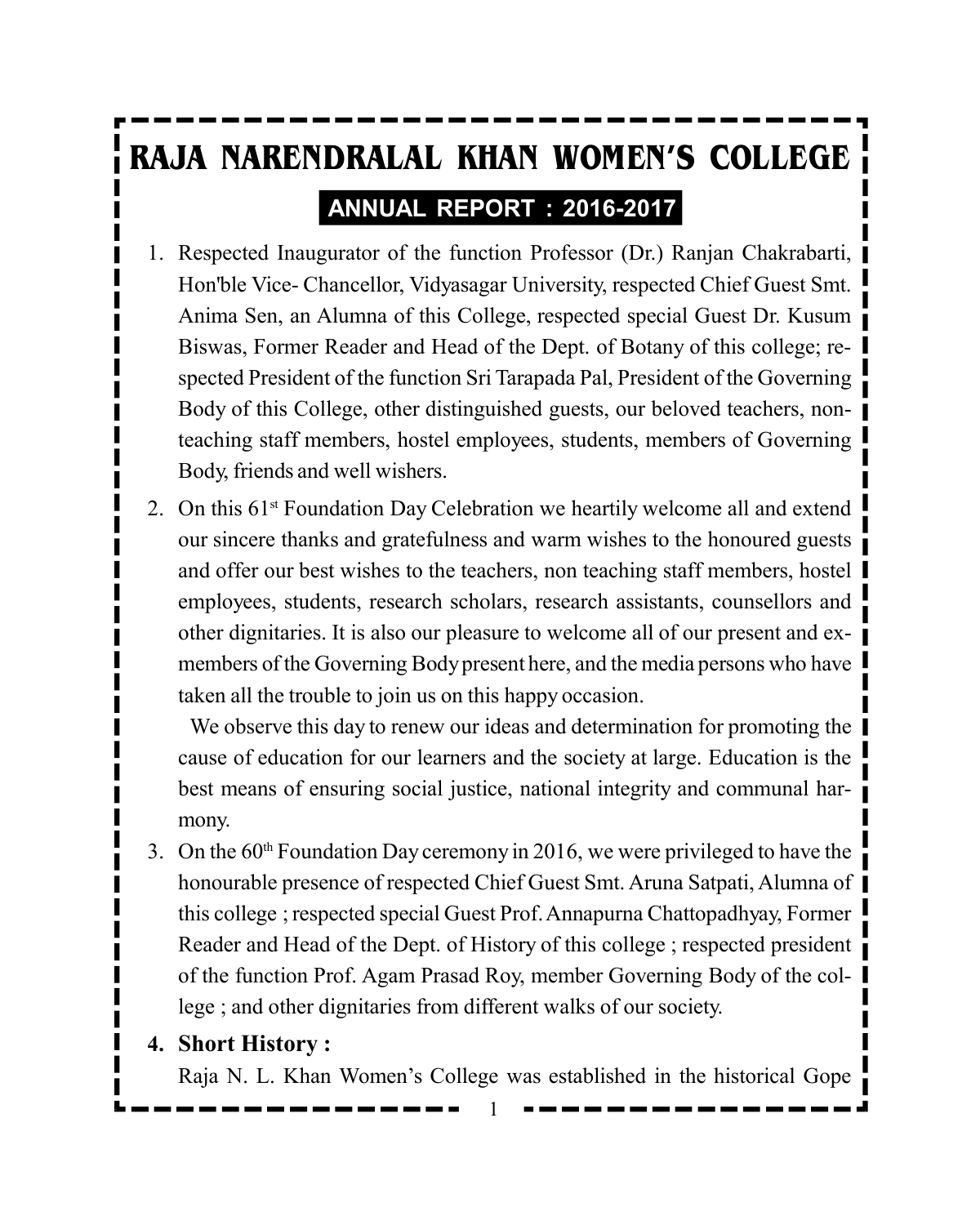Christ of Mauch, German historian, presently director of Rachel Carson Center for Environment & Society in Munich, Germany, visited this college in 2012. Recently Prof P.P. Chakraborty, Director IIT Kharagpur, Prof S. Bhattacharya, Director, IACS, Jadavpur, Dr. D Chattopadhaya, V.C. Amity University, Prof. Abhijit Chakraborty, Vice-Chairman of West Bengal State Council of Higher Education and former officiating Vice-Chancellor of Jadavpur University ; Prof. Sugata Marjit, Hon'ble former Chairman of West Bengal State Council of Higher Education ; Prof. Ranjan Chakrabarti, Hon'ble Vice-Chancellor of Vidyasagar University ; Mrs. Madhumita Roy, Secretary, Higher Education deptt., Govt. of West Bengal, Dr. Ashish Ghosh ; Jt. DPl, Higher Education Govt. of West Bengal ; Dr. Shamita Manna, Hon'ble Vice-Chancellor ; Sidho-Kanho-Birsha University, Purulia; Swami Tyagarupanandaji Maharaj, Principal, Ramkrishna Mission Vidyamandir, Belur ; Swami Shivapremanandaji Maharaj, Barishtha Sannyashi, Ramkrishna Math Yogodyan, Kakurgachi ; Prof. Sovanlal Dutta Gupta, Surendra Nath Banerjee Chair Professor, Department of Political Science, Calcutta University ; Prof. Partha Pratim Basu, Department of International Relation, Jadavpur University ; Prof. Debasis Chakraborty, Retd. Prof., Department of Political Science, Raja Rammohan Roy College, Calcutta University ; Dr. Tarun Pradhan, Associate Prof. Rabindra Bharati University ; Dr. D.N. Tewari, Head and Professor, Department of Philosophy, Benaras Hindu University ; Dr. Abhijit Roy, Reader, Department of Dance, Rabindra Bharati University ; Smt. Snigdha Pal, Dancer and Dance Critic ; Dr. Amalesh Mukhopadhya, Adviser, DST-INSPIRE, Govt. of India ; Dr. Sasibala Sing, Director, DIPAS, DRDO, New Delhi ; Prof. Puspendu Das, Professor, Department of Physical & Inorganic Chemistry, Indian Institute of Science, Bangalore, Smt. Sandhya Roy, MP, Midnapur ; Shri Mrigen Maity, MLA, Midnapur & Chairman, MKDA ; Shri Subhendu Adhikary, MP, Shri Subrata Mukherjee, MIC, PHE, Panchayet & RD, Govt. of W.B., Shri Santiram Mahato, Hon'ble MIC, PUP, WB, Shri Srikanta Mahata, MLA, visited this college and have been generous in their unstinted praise of our beautiful campus and academic excellence.

**We pay our homage to all the departed soul who left for heavenly abode during 2016-17.**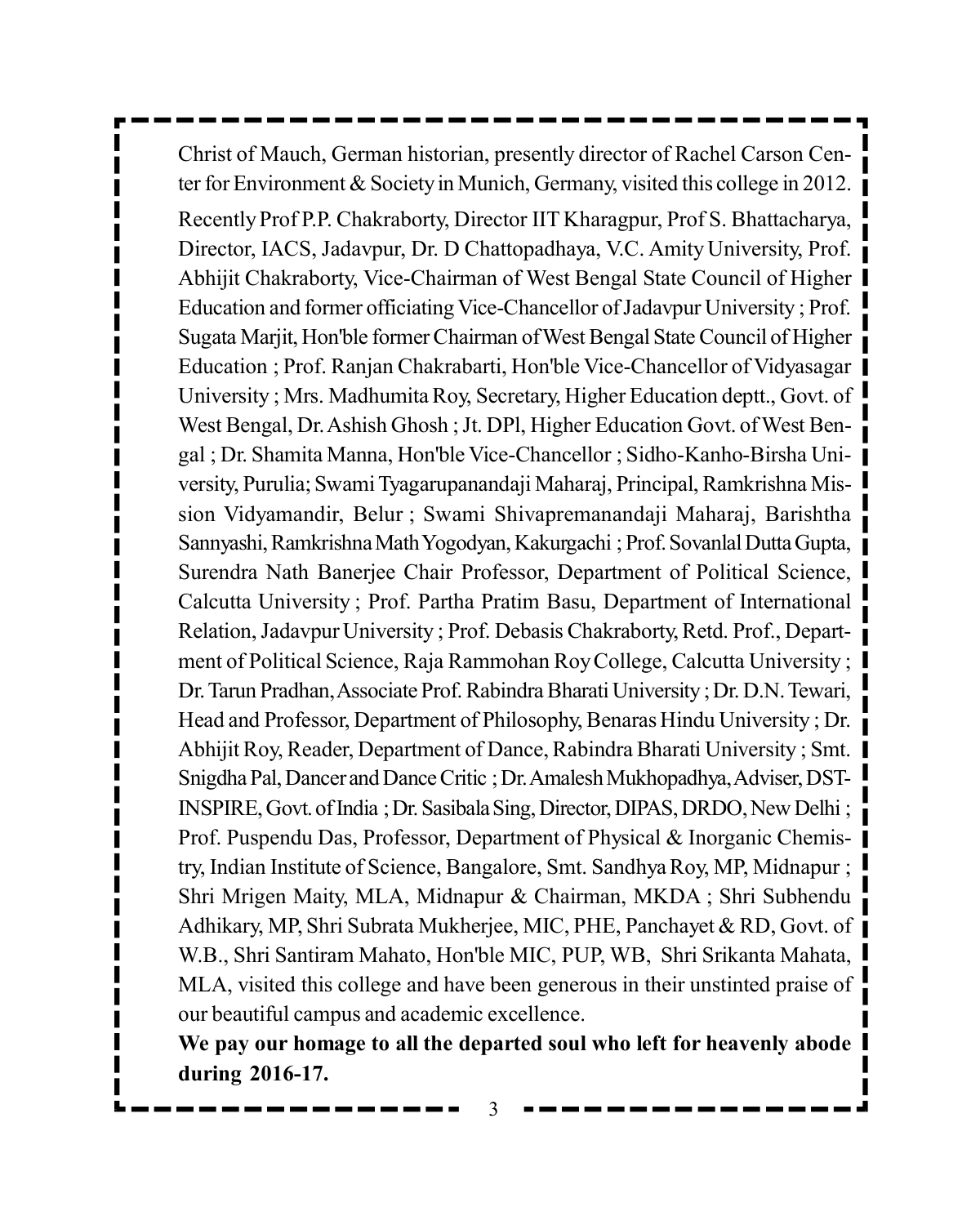# **Outreach Programmes**

Our students performed various outreach activities in schools of the adopted villages and also in other institutions, among underprivileged children –

- Our institution had adopted fourty Seven tribal children from Murad as a village in March 2016. The children are taught by our NSS students who act as their mentors. Mothers of these children received training on art and craft in the last year and the trained mothers are already in the process of making different items and the college is facilitating the marketing of these products.
- Various departments of this college have organised several Outreach Programmes in various places to extend a helping hand, using our expertise to solve different social issues through interaction between students and common people.

# **Publication of college Journals**

Two Journals one in Science and the other in Humanities have been published online with ISSN number (online version) and was officially released on 22nd August, 2016. The second volumes of these journals will be published shortly.

# **Infrastructural Development**

- **1.** 95.83 Lakh grant obtained from RUSA (2nd installment) has been utilised as per DPR for procurement of items & construction of new Academic building. U.C. has been submitted to RUSA, HE, Govt. of W.B.
- **2.** 10,70582.00 obtained as saved money from the grant for concretisation of roads inside the campus from Paschimanchal Unnayan Parshad is being utilized for construction of connecting roads. Authority is thankful to Sri Santiram Mahato, Hon'ble MIC, PUP for sanctioning this grant.
- **3.** College has obtained Rs. 60 Lakh from BSR-UGC. Procurement & upgradation work as per directives & guidelines of UGC is ongoing.
- **4.** College appeared in the interface meeting for CPE-2nd phase at UGC, New Delhi and has been recommended for a grant of Rs. 1.5 crores for 2nd phase of CPE.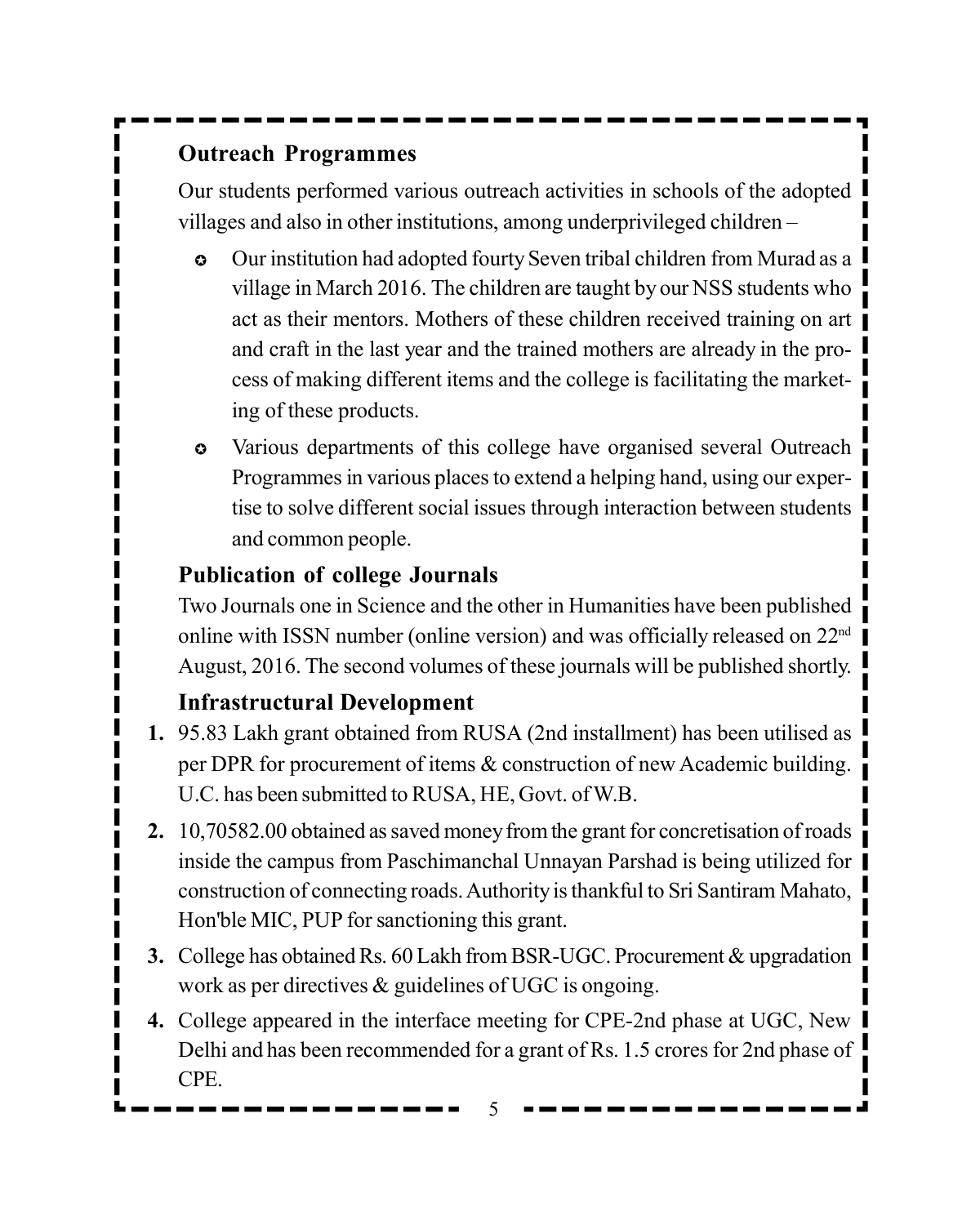#### **Achivements of our students :**

- 1. Ajmeri Khatun, a student of B.A. Pass 2<sup>nd</sup> year of this college got Gold Medal from India in **"Word SAC-Kong-fu Tournament"** held at Delhi in Dec.2016. The college authority congratulates her for this achivement.
- 2. Poulomi Mandal, B.A. English (H)  $3<sup>rd</sup>$  yr. has secured  $2<sup>nd</sup>$  position in Essay Competition in state level competition, organised by W.B. Govt. for cellebration of Netaji's 75<sup>th</sup> year of the Great Escape.
- 3. Prayukta Mahapatra and Moitrayee Ray B.A. English (H) 3rd yr. have secured 2<sup>nd</sup> position in Quiz competition in District Level competition organised by W.B. Govt. for cellebration of Netaji's 75<sup>th</sup> year of the Great Escape.
- 4. Swetambari Dey, a student of Music (Hons) secured outstanding achievements in creative Dance in "Mega Talent Hunt Final" organised by ETV Bangla on 16.01.2017.
- 5. Rhythm Das, a student of Music (Hons)  $3<sup>rd</sup>$  year secured  $1<sup>st</sup>$  position in Cultural Competition in the category other than classical vocal of Vidyasagar University for the year 2016-17 and participated National Competition at Mumbai in the same category and secured 3<sup>rd</sup> position.

|     | the year 2016-17 : |                                            |          |                                                                                                                                        |
|-----|--------------------|--------------------------------------------|----------|----------------------------------------------------------------------------------------------------------------------------------------|
| SI. | <b>Subjects</b>    | <b>Title of the Seminar</b>                | Date     | <b>Speakers</b>                                                                                                                        |
| No. |                    |                                            |          |                                                                                                                                        |
| 01. | Music              | Staff Notation: System $\&$<br>Application | 24.1.17  | Dr. Lilashree Basu<br>R.B.U                                                                                                            |
| 02. | Philosophy         | 1. World Peace                             | 22.11.16 | 1. Mr. A. N. Bhattacharya<br>Hon'ble Judge,<br>Sealdah Court, Kolkata.<br>2. Dr. T.K. Dey. V.U.<br>3.Dr. M.K. Dey, Palpara<br>College. |
|     |                    | 2. Women & Applied Ethics                  | 12.12.16 | Dr. Arpita Maity, MMCH                                                                                                                 |

# **5.c.ii) National Seminar, Departmental Seminars and Workshops organised in**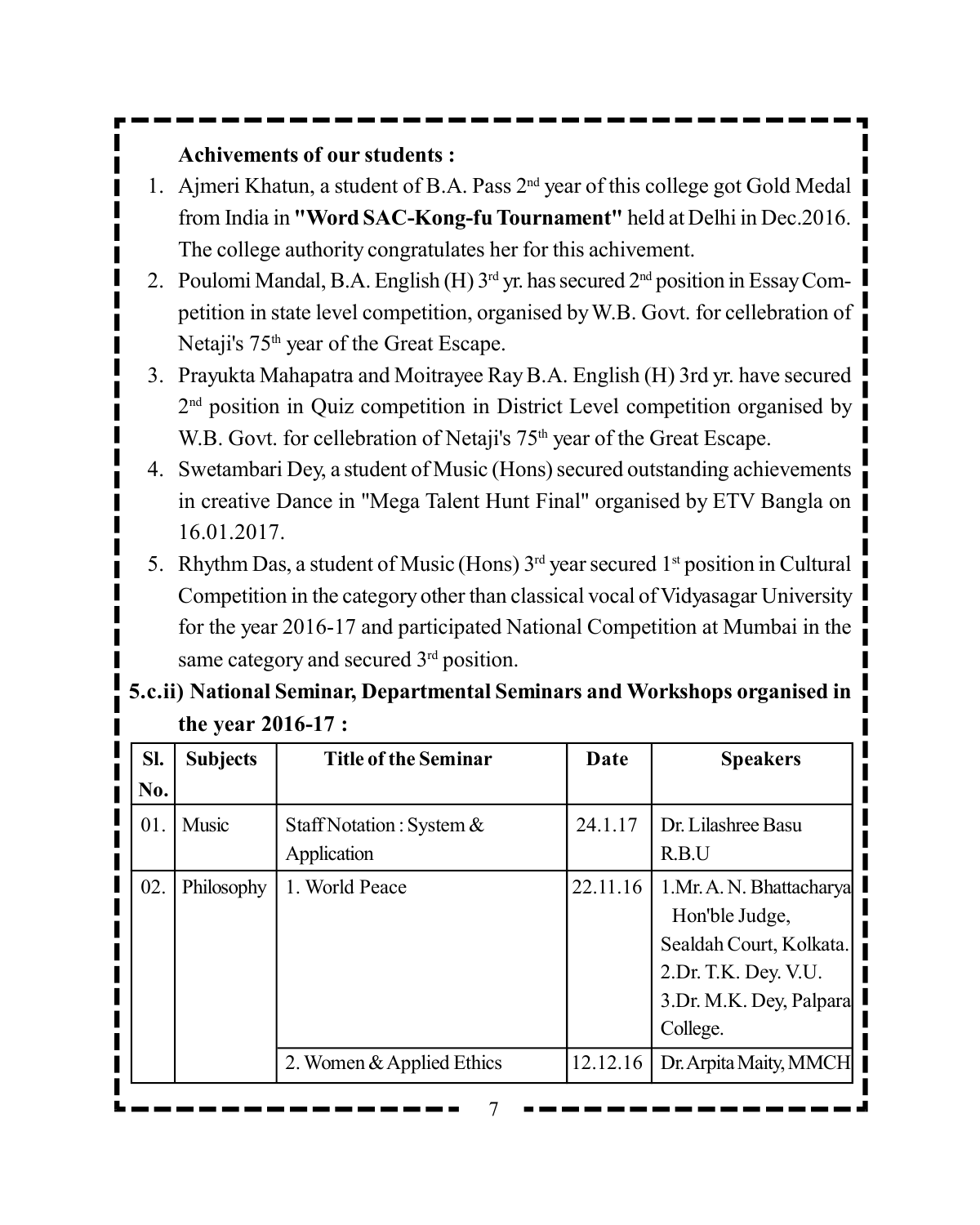| SI.<br>No. | <b>Subjects</b> | <b>Title of the Seminar</b>                                              | Date      | <b>Speakers</b>                                                                                                                                                                                                                                                                                                                                                                          |
|------------|-----------------|--------------------------------------------------------------------------|-----------|------------------------------------------------------------------------------------------------------------------------------------------------------------------------------------------------------------------------------------------------------------------------------------------------------------------------------------------------------------------------------------------|
|            |                 | Language Day Observation                                                 | 21.2.17   | Prof. Dasarath Halder<br>Debra College                                                                                                                                                                                                                                                                                                                                                   |
| 06.        | Pol.Science     | Identity Politics & Pluralist Society                                    | 1.3.17    | Prof.BimalSankar Nanda<br>Charuchandra College,<br>Kolkata.                                                                                                                                                                                                                                                                                                                              |
| 07.        | Chemistry       | 1. National Seminar<br>[Chemistry & the Environment<br>(CE 2016) & NCCT] | $21 - 23$ | 1.Dr. Amalesh Mukhopadhyay<br>Oct.2016 Advisor, DST-India.<br>2. Prof. Anunoy Samanta,<br>V.C., University of Hyderabad<br>3. Prof. G. Ramakrishnan,<br>Honorary-Director, SIES<br>Institute of Chromatography<br>& Spectroscopy<br>4. Prof. C. R. Sinha,<br>Jadavpur University<br>5. Prof. Swagata Dasgupta,<br>IIT, KGP.<br>6. Prof. S.K. Talapatra, C.U<br>7. Prof.B.Talapatra, C.U. |
|            |                 | 2. Chemistry Day Observaton                                              | 2.8.17    | Prof. A.K. Panda, V.U.                                                                                                                                                                                                                                                                                                                                                                   |
| 08.        | <b>History</b>  | 1. Seminar of Fudalism                                                   | 21.2.17   | Prof. Ujjain Bhattacharya,<br>Vidyasagar University                                                                                                                                                                                                                                                                                                                                      |
|            |                 | 2. Exhibition of Archaelogical<br>Society of India                       | 9.3.17    |                                                                                                                                                                                                                                                                                                                                                                                          |
|            |                 | 3. Film show on Ajanta Elora,<br>Mogalmari & tribel of Andaman           | 3.2.17    |                                                                                                                                                                                                                                                                                                                                                                                          |
|            |                 | 4. Exhibition of old coins                                               |           | 20.2.17 Numismatic Society of<br>Calcutta                                                                                                                                                                                                                                                                                                                                                |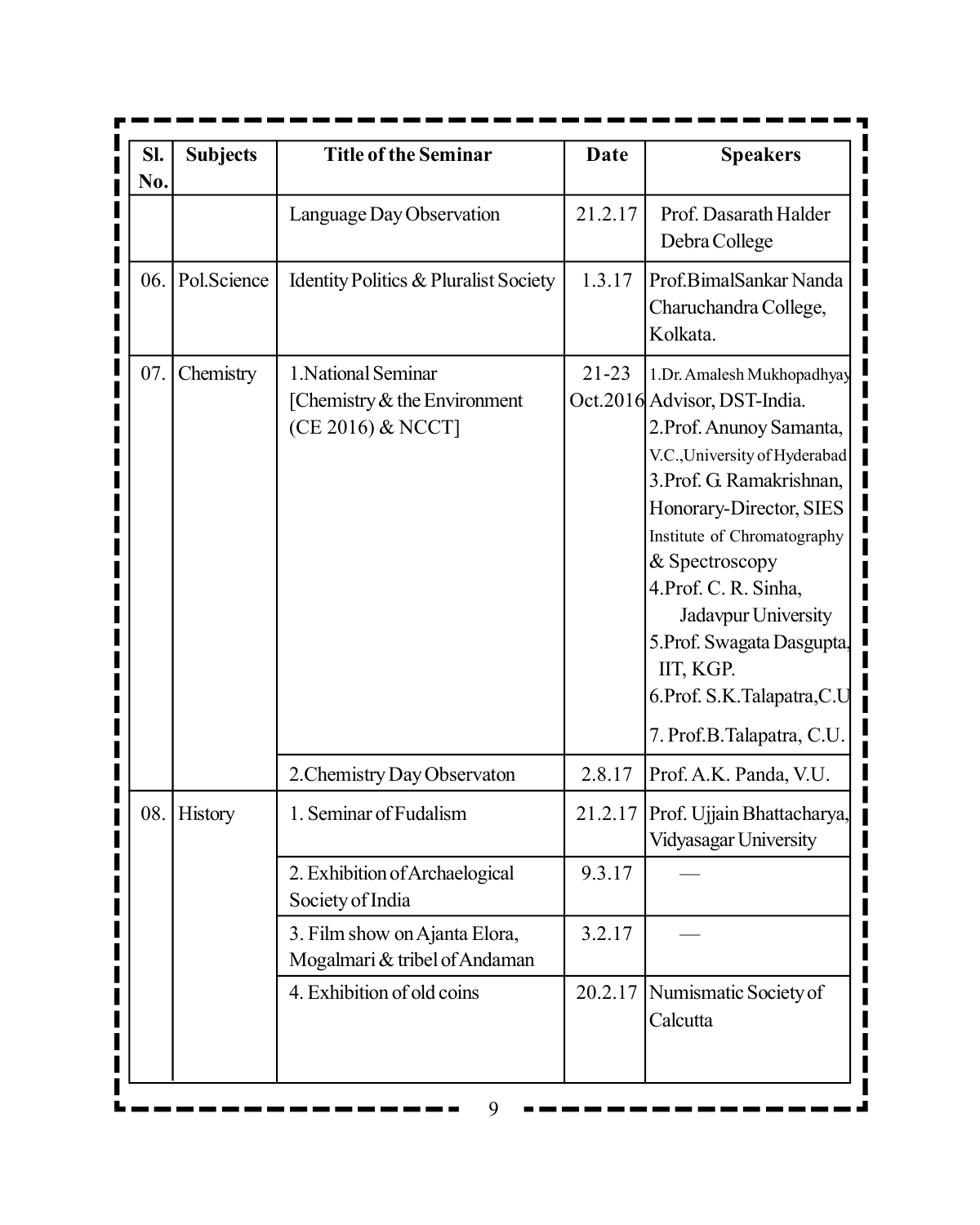|                             | 5. d) Research Guidance :-                                                                      |                                                                                                                                                                         |                                                                                                                                                                                                       |
|-----------------------------|-------------------------------------------------------------------------------------------------|-------------------------------------------------------------------------------------------------------------------------------------------------------------------------|-------------------------------------------------------------------------------------------------------------------------------------------------------------------------------------------------------|
|                             | <b>SI.No Name of Guide</b>                                                                      | <b>Name of Scholar</b>                                                                                                                                                  | <b>Status</b>                                                                                                                                                                                         |
| 01<br>I<br>I<br>I<br>I<br>I | Dr. Dilip Kr. Nandi<br><b>Associate Professor</b><br>& HOD of Physiology                        | 1. Suchismita Roy<br>2. Shrabani Pradhan<br>3. Arpita Patra<br>4. Animesh Samanta<br>5. Shreya Mandal<br>6. Holima Khatun<br>7. Soumen Paul<br>8. Subhasree Mal (IISER) | Ph.D. Theses submitted<br>Ph.D. Theses submitted<br>Ph.D. Theses submitted<br>Ph.D. Running<br>Ph.D. Running<br>Ph.D. Running,<br>Moulana Azad Scholarship<br>Ph.D. Running<br><b>Summer Training</b> |
| 02<br>I<br>I                | Dr. Tanusree Tulsian<br>Samanta, Assistant<br>Professor of Physiology                           | Ankita Das<br>(DST Inspire Project)                                                                                                                                     | Ph.D. Running                                                                                                                                                                                         |
| I<br>03<br>I<br>I<br>I      | Dr. Anita Saha<br>Associate Professor &<br>HOD of Bengali                                       | 1. Amit Kr. Das<br>2. Barun Shit                                                                                                                                        | Ph.D. Awarded<br>Ph.D. Running                                                                                                                                                                        |
| I<br>04<br>I<br>I           | Dr. Sujoy Kr. Maity<br><b>Associate Professor</b><br>in Bengali                                 | 1. Chaitali Mandi<br>2. Chandan Bangal                                                                                                                                  | Ph.D. Theses submitted<br>Ph.D. Theses submitted                                                                                                                                                      |
| 05<br>I<br>I<br>I           | Dr. Sukumar Mandal<br><b>Associate Professor</b><br>in Mathematics                              | 1. Biswanath Jana                                                                                                                                                       | Ph.D. Running                                                                                                                                                                                         |
| 06<br>I<br>I<br>I           | Dr. Angsuman Chanda<br>Associate Professor in<br>Zoology                                        | 1. Smt. Bidisha Paul<br>2. Smt. Moumita Chakraborty                                                                                                                     | <b>Research Project Running</b><br>Ph.D. Running                                                                                                                                                      |
| 07<br>I                     | Dr. Rupa Dasgupta<br>Associate Professor in<br>Zoology                                          | 1. Prasanta Mandal                                                                                                                                                      | Ph.D. Running                                                                                                                                                                                         |
| 08<br>I<br>I<br>I<br>I      | Dr. Partha Pratim<br>Chakraborty<br><b>Associate Professor</b><br>& HOD of Zoology<br>(UG & PG) | 1. Monalisa Singha<br>2. Somanka Sanyal<br>3. Sujoy Maity<br>4. Atanu Pal<br>5. Paramita Jana                                                                           | Ph.D. Awarded<br>Ph.D. Submitted<br>Ph.D. Running<br>Ph.D. Running<br>Ph.D. Running                                                                                                                   |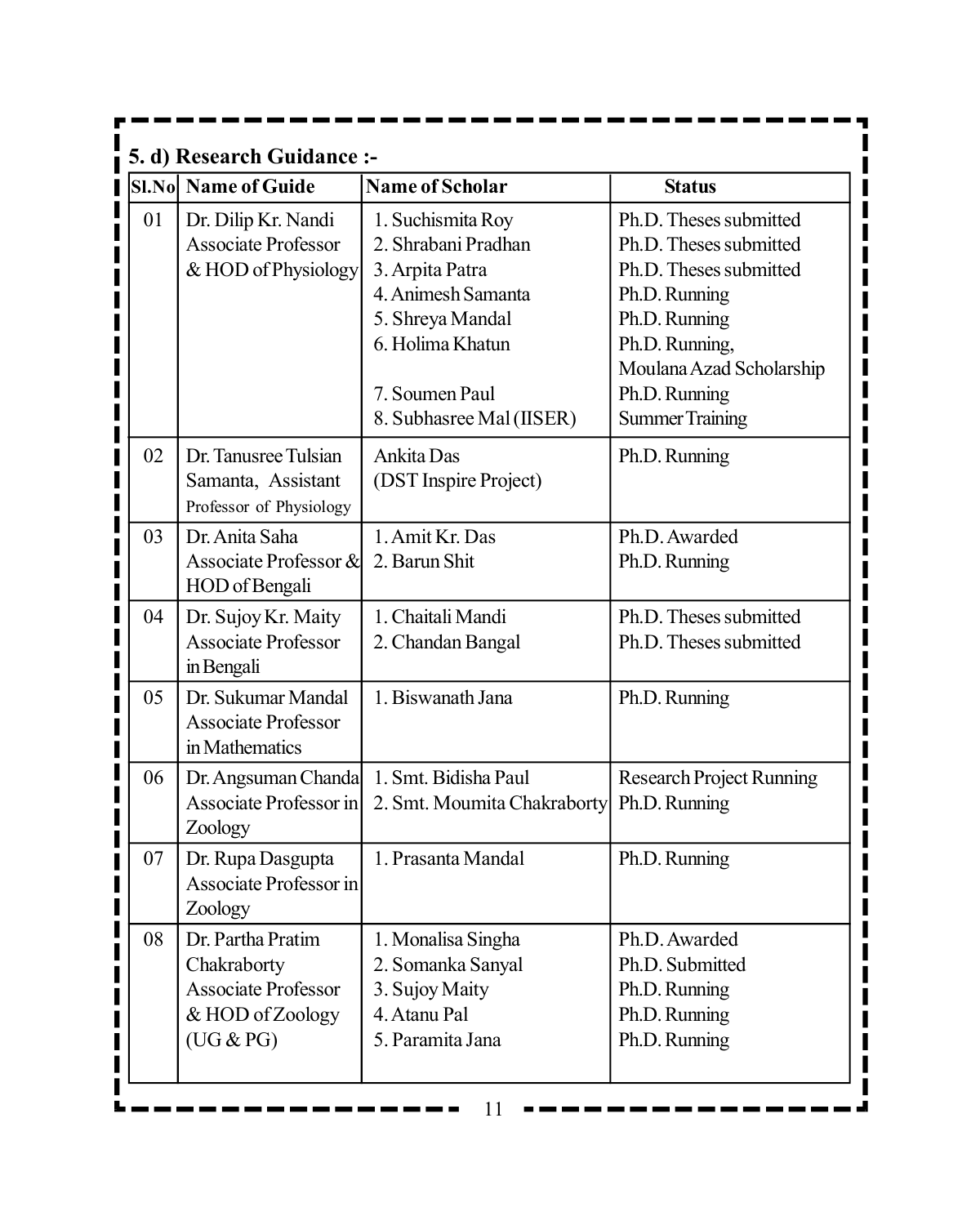|                    | 5. g) Number of publications of the teachers in the year 2016-17. |                          |                           |
|--------------------|-------------------------------------------------------------------|--------------------------|---------------------------|
| <b>Sl. No.</b>     | <b>Name of Teacher</b>                                            | Dept.                    | <b>No. of Publication</b> |
| 1.<br>I            | Dr. Sujata Bera                                                   | Economics                | 01                        |
| 2.                 | Dr. Tilak Das                                                     | Zoology                  | 01                        |
| 3.                 | Dr. Angsuman Chanda                                               | Zoology                  | 13+05 Books               |
| $\overline{4}$ .   | Dr. Susanta Kumar Samanta                                         | Music                    | 01                        |
| 5.                 | Dr. Sujata Roy Manna                                              | Music                    | 01 Book (Co-Author)       |
| 6.                 | Prof. Gargi Medda                                                 | Philosophy               | 06                        |
| 7.                 | Prof. Sanchita Kabi                                               | Philosophy               | 02                        |
| 8.<br>Ī            | Prof. Sandhya Nandy                                               | Philosophy               | 04                        |
| 9.                 | Prof. Pallabi Mishra                                              | Philosophy               | 02                        |
| 10.                | Dr. Dilip Kr. Nandi                                               | Physiology               | 12                        |
| 11.                | Dr. Tanusree Tulsian Samanta                                      | Physiology               | 01                        |
| 12.                | Prof. Anjali Pramanick                                            | <b>Political Science</b> | 05                        |
| 13.                | Md. Reja Ahammad                                                  | Political Science        | 01                        |
| $\mathbf i$<br>14. | Prof. Shyamapada Shit                                             | <b>History</b>           | 02                        |
| 15.                | Dr. Moumita Moitra Maiti                                          | Geography                | $01+01$ Book              |
| 16.                | Dr. Pravat Kr. Shit                                               | Geography                | 05                        |
| 17.                | Prof. Pradip Samanta                                              | Microbiology             | 02                        |
| 18.                | Prof. Arpita Patra Das                                            | Microbiology             | 03                        |
| 19.                | Prof. S.K. Pattanayek                                             | Economics                | 1 Book (Co-Author)        |
| <br> <br>20.       | S. Pal                                                            | Economics                | 1 Book (Co-Author)        |
| I<br>21.           | B. Das                                                            | Economics                | 01                        |
| I<br>22.<br>I      | Dr. Rina Pal                                                      | <b>History</b>           | 04                        |
| <br> <br>23.       | Dr. Kousik Das                                                    | Nutrition                | 02                        |
| 24.                | Prof. N.K. Sinha                                                  | Nutrition                | $1+1$ Book (Co-Author)    |
| 25.                | Dr. P.P. Chakravorty                                              | Zoology                  | $7+1$ Book                |
|                    |                                                                   | 13                       |                           |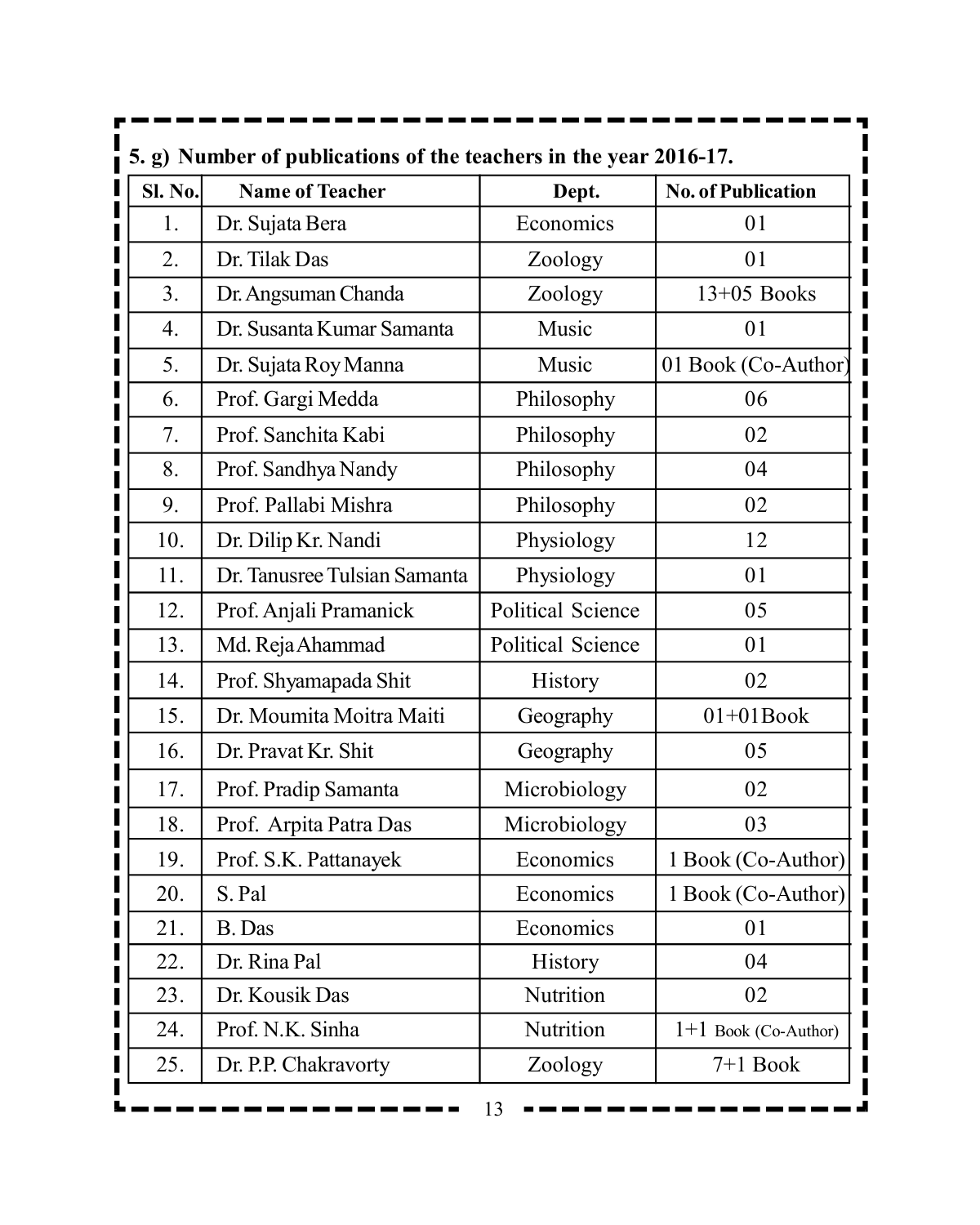1. Barnali Bala - B.A. Hons. 2nd yr. - Long Jump, 3rd position.

2. Tapati Barman - B.A. Hons. 2nd yr. - Discuss Throw, 3rd position.

3. Mayna Majhi - B.A. Pass 1st yr. - Shot put Throw, 3rd position

#### 7. **NSS activities :**

Raja Narendra Lal Khan Women's College has three units. These three units were guided in the session 2016-2017 by three Programme Officers :- Sri Nimai Hazari, Asst. Prof., Dept. of Philosophy, Sri Nirmalya Kumar Sinha, Govt. approved PTT Dept. of Nutrition & Smt. Sutanuka Pal, Govt. approved PTT, Dept. of Bengali, with the assistance of Sri Nimai Chandra Maji, Sri Sanjan Maity and Smt. Trisha Khatua non-teaching employees of this college. Every unit has 100 enrolled students. In the last year we received a total grant of Rs. 1,04,875.00 from Vidyasagar University. The N.S.S. Units have organised several Programmes like women's day celebration, Aids awareness programme, Literacy Programme, Health awareness camps, Plantation Programme, Cleaning Drive, Workshop on Self Defence etc.

A winter camp was organised & supervised by the programme officers of NSS unit -I, II & III from 25<sup>th</sup> - 31<sup>st</sup> Jan. 2017.

#### 8. **NCC Unit :**

Our College has a vibrant NCC Unit with 160 cadets and has its own shooting range. Prof. (Lt.) Sujata Bera, HOD, Dept. of Economics, ANO of our NCC unit is working very sincerely for the college NCC unit and she is congratulated by the college authority for rendering her services in this context.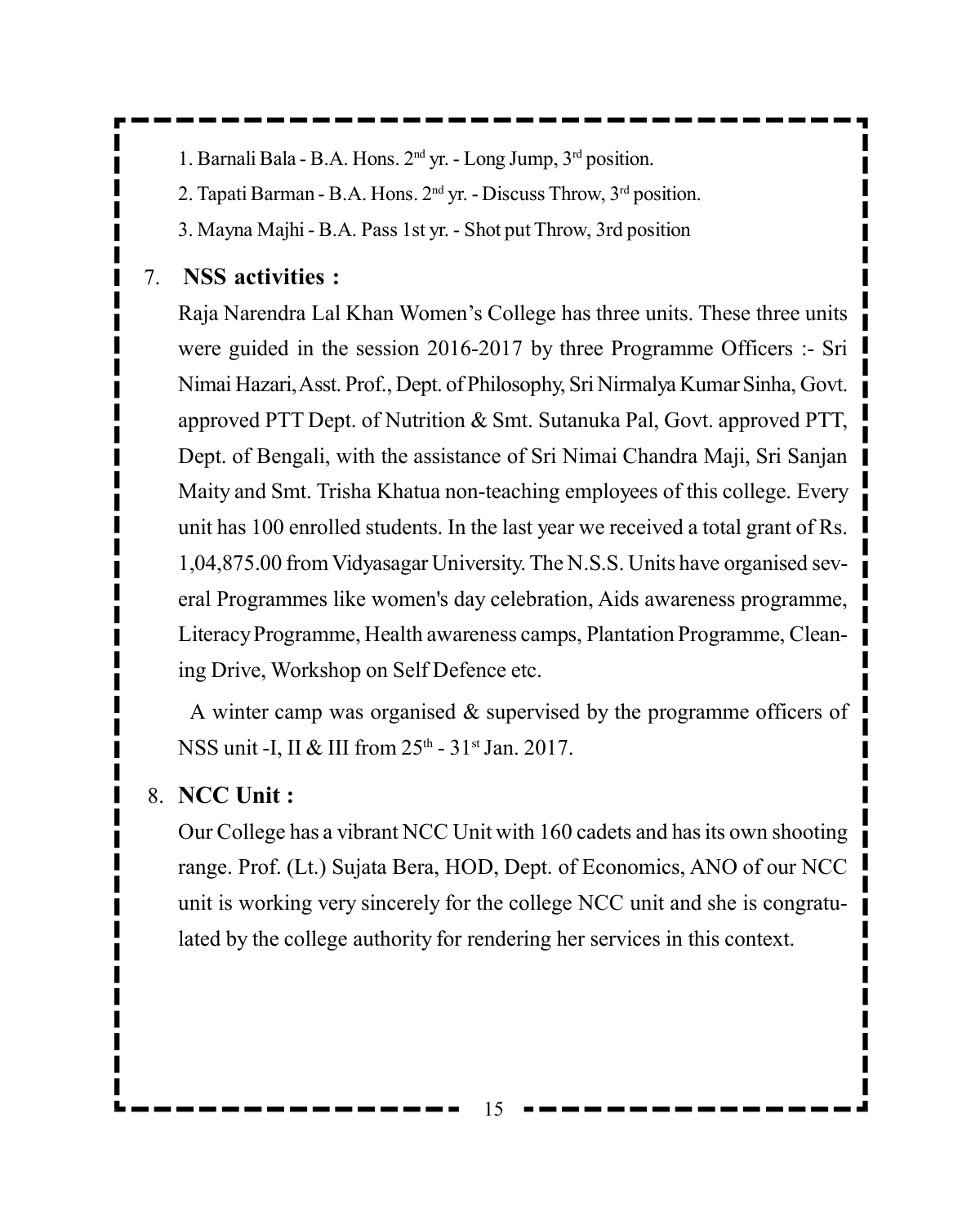on Sanitation etc. Cadets have also conducted a household survey on 'Availability of Sanitation Facilities of the Rural Households' in two villages of Mahishadal Block of East Midnapore district. The report has been sent to the concerned Block office to take proper measures to combat the sanitation related problems in the said area.

The College authority has given permission for opening a training centre of NCC (6 Bengal Girls (I) coy, in this college from the year 2017 for giving more facilities to the NCC cadets.

- **9.** Banamahotsav was celebrated on 22.7.2017 and large number of saplings were planted.
- **10. Netaji Subhas Open University Raja N.L. Khan Women's College Study Centre :**

Netaji Subhas Open University - Raja N. L. Khan Women's College Study Centre (B-03) has been running successfully at our Rabindranagar Campus since 1st April 1998. Prof. Gargi Medda, Associate Professor & Head of the Dept. of Philosophy of this college is working as Co-ordinator of this Study Centre since 01.07.2017 in place of Prof. Debjani Mukherjee resigned w.e.f. 30.6.2017. Huge mumber of students have been admitted in this year at UG  $\&$ PG level.

At present the following subjects are taught here.

**Honours Course (3 yrs.) :-** (1) Bengali (2) English (3) Pol. Science (4) Public Administration (5) History (6) Sociology (7) Economics (8) Accountancy (9) Physics (10) Chemistry (11) Mathematics (12) Geography (13) Botany (14) Zoology.

**Post Graduate Course (2 yrs.) :- (1) Bengali (2) English (3) English Lan**guage Teaching (4) Pol. Science (5) Commerce (6) Mathematics (7) MSW (8) History (9) Public Administration (10) Education (11) PG-Zoology & (12) PG-Geography.

**Professional Course :-** BLIS (1 year), MLIS (1 year)

17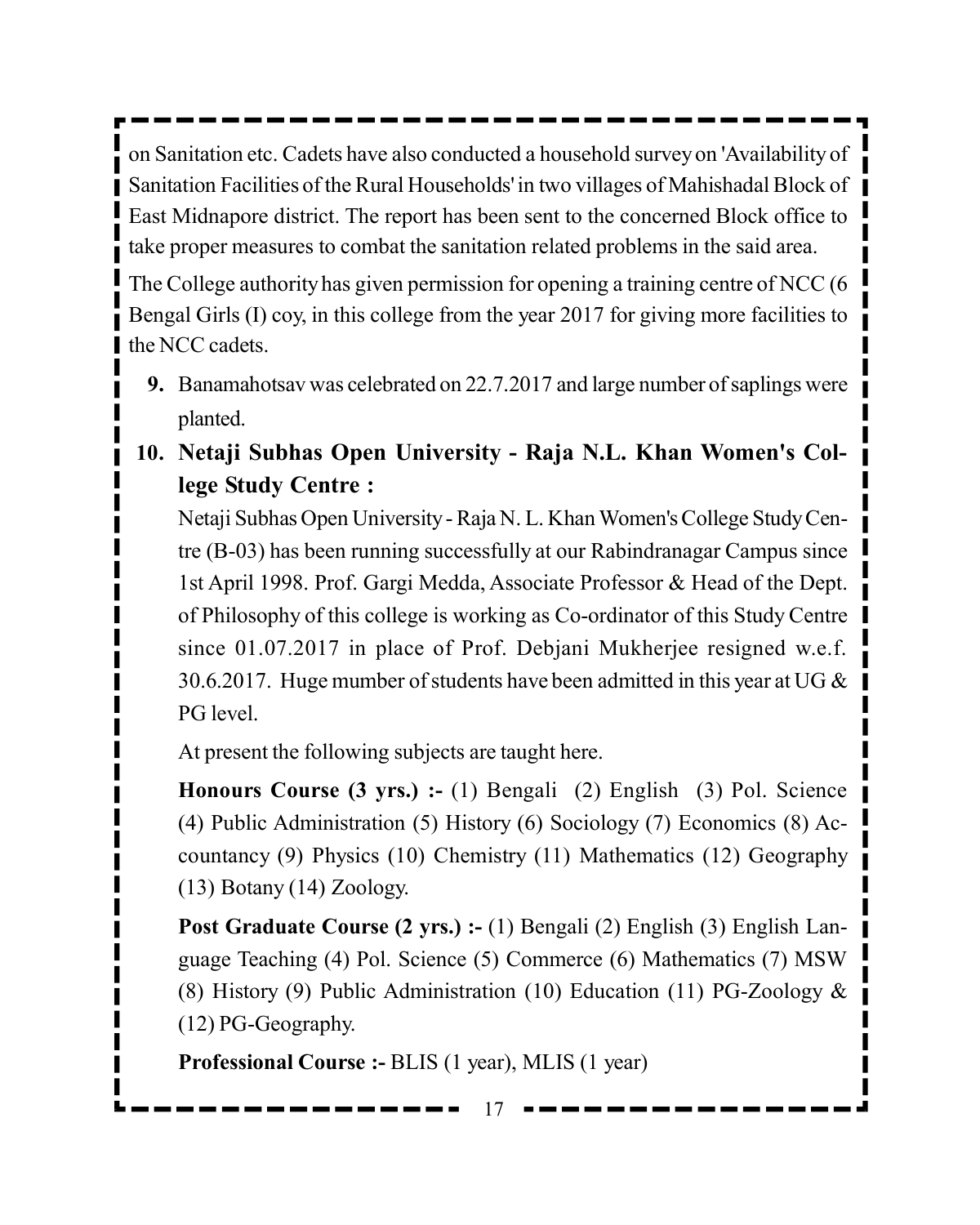hostels. Massive renovation work of the Pravabati Bhavan and Lavatories, electrical repairing work of all the buildings & ground floor have been done. Extension of 1st floor of Matangini Bhaban was done resulting in increase of 50 seats.

#### **14. Audit :**

Book of Accounts of the college have been audited upto 2015-16, and the next internal audit for the financial year 2016-17 is under process and the Books of Accounts of the college have been audited by the Audit Officer of the Pr. A.G. (G & SSA) AG Bengal for the period from 1.2.2016 to 31.1.2017.

#### **15. Supply of water in the campus:**

The supply of water in hostels, laboratories, staff quarters is done by Public Health Engineering Department, Government of West Bengal.

This department supervises the pumping of water from a big well, situated at Gope Nandini at a distance of 2 km. from the college, and water is stored in a huge over head reservoir inside the college campus, from where water is delivered. Beside this another deep tube well was installed inside the campus. However during the summer season our campus often faces scarecity of water.

In this year a new deep tube well has been installed at Gope Nandini by the Ministry of PHE, Govt. of West Bengal to increase the water flow of the college. A water ATM setup is under construction inside the college campus which has been sanctioned by the Ministry of PHE, Govt. of West Bengal.

The college authority is thankful to Mr. Subrata Mukherjee, MIC, PHE & Panchayet and Rural Development for sanctioning of one deep tubewell and one water ATM for this college.

#### **16. Library :**

The college has a computerised Digital Central Library. This Library caters to the intellectual and academic needs of the students and members of teaching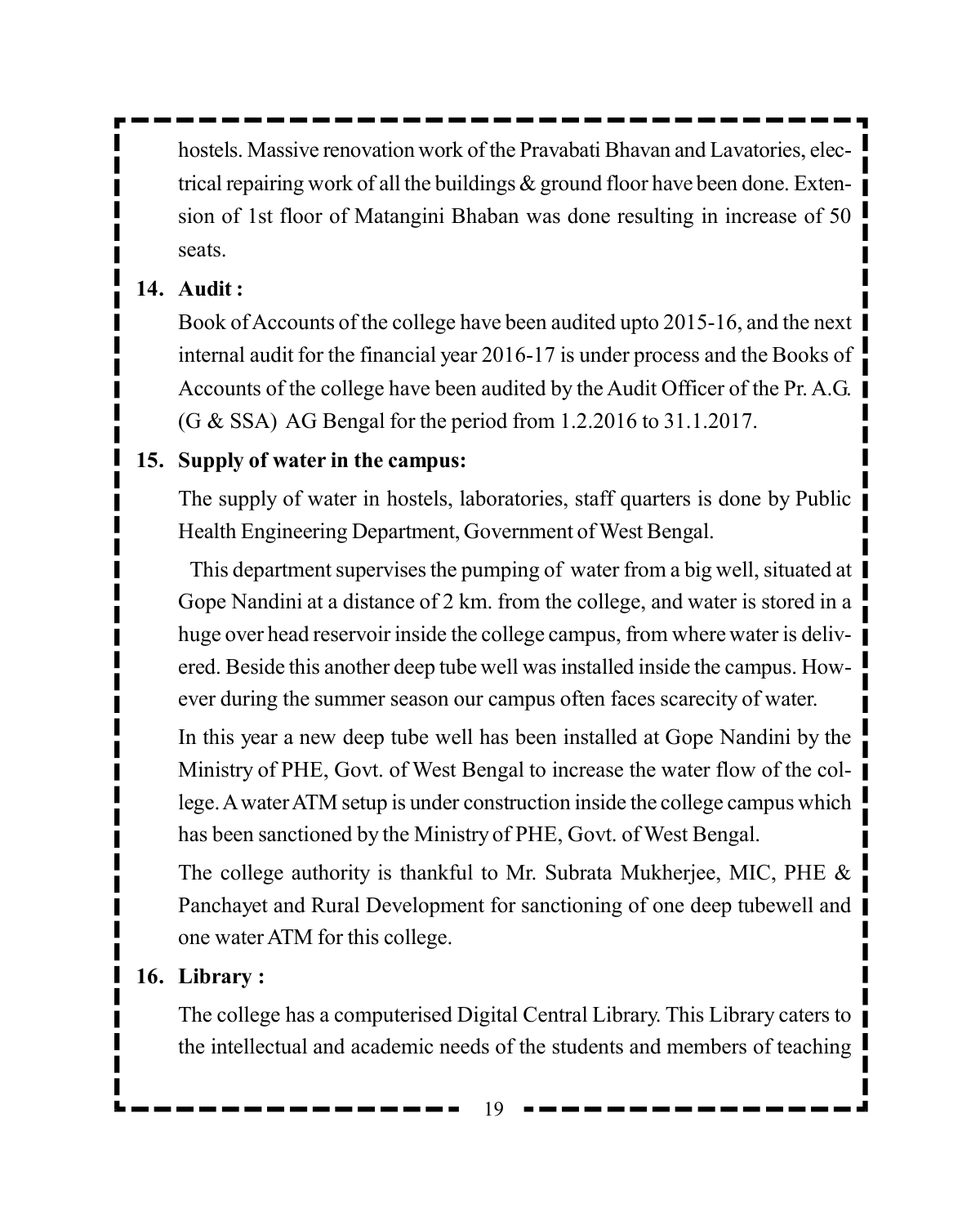- ii) Annual General Meeting was held on 12.2.2017.
- iii) Reunion was held on 12.02.2017.
- iv) Contributed Rs. 5,000/- to the student's Aid Fund of the college for this year. Total donation & membership fees collected during the year is Rs. 67,632/-. Prof. Ruma Hazra, Govt. approved PTT of Botany is now acting as the Secretary of Balaka Praktani Samsad in place of Prof. Sanchita Kabi from July 2017.

#### **19. ACTIVITIES OF CAREER ADVANCEMENT CENTRE (2016-2017)**

- **A. Career counselling Services** with help desk for Career and Higher education related queries were maintained for all present and passed students.
- **B. Scholarship Help Desk** where 1st year students of our college obtain information, forms and assistance for filling up and submission of same for various scholarship schemes like W.B Merit cum Means scholarships, SC/ST scholarships, Minority scholarships, Scholarships for PH students, Jindal Scholarships, Nabanna, Sheela Kanoria scholarships, Priyambada Birla scholarships, G.P. Birla Scholarships etc.

A total of 36 candidates were awarded scholarships by CSR of TATA Metaliks which was coordinated by Scholarship Help Desk of CAC.

- **C. Central Computer Centre with Internet** is maintained for our present students on all days including holidays for our hostel boarders. Names of about 2300 students have been entered in the log book of the centre in 2016-17.
- **D. Library facilities** with newspapers, journals and books for competitive examinations are maintained on all days including holidays for our hostel **boarders**
- **E. Preparatory Course for SSC (in Bio Sc, Nutrition & Mathematics) & TET** was conducted during February 2016 to October 2016. A six month tailor made programme was conducted on Saturdays, Sundays & on holidays. A total of 182 candidates participated.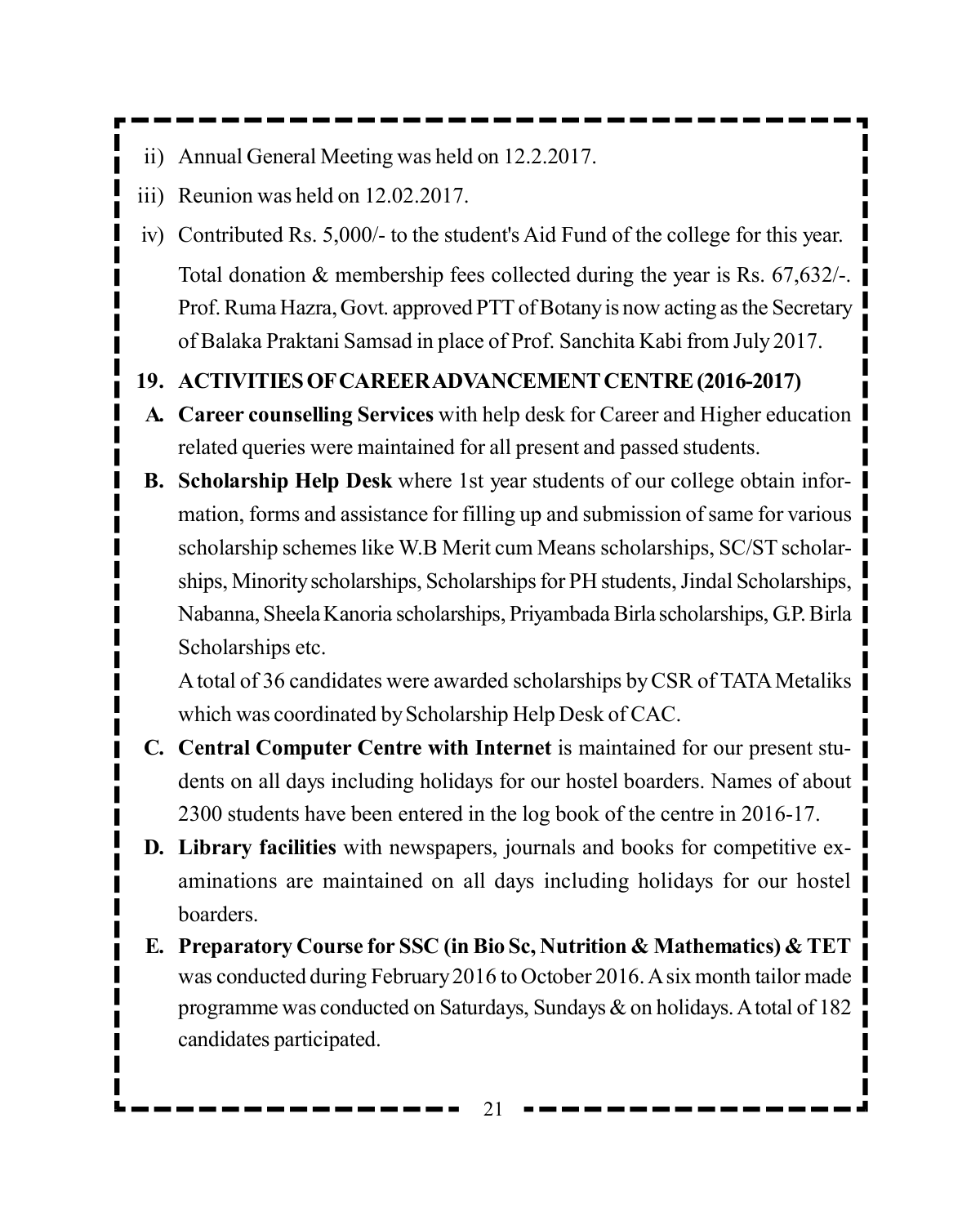were trained to make cosmetic jewellery.

**I. Training on First Aid** in collaboration with Red Cross Society, Midnapur was conducted which started from 12th September, 2016 and continued for four weeks. A total of 72 students participated and certificates were awarded to successful candidates.

#### **J. Campus Placements**

Off Campus placement assistance was provided as given below during 2016- 17.

- Tata Consultancy Services (TCS) 01 students.(off campus)
- TATA Medicals 04 students.
- **K. Interview Preparatory Workship** was conducted on10th June, 2017 for 62 successfull candidates of the preparatory course of SSC & TET. Viva is still awaited.
- **L. Certificate Course in Dance** was conducted during September 16 to April 2017. A total of 26 candidates were trained. Successful candidates performed & were awarded certificates in a ceremony on  $19<sup>th</sup>$  August, 2017. Smt. Sutanuka Pal, Smt. Pianka Pramalik & Smt. Pallavi Mishra are acting as the course coordinators.
- **M. Free Xerox Centre** for needy but meretoreous students function during September 2016 to March 17 where in 46 students were given membership card and xerox was made available to them.
- **N. E Cell** Our college organised stall in Midnapur Book Fair during December, 2016 and sold art & craft items prepared by our students. Dr. Tanusree Tulsian is acting as the coordinator of E cell.
- **O. Certificate Course in Journalism Mass Communication with Performing Arts** has been initiated. 17 students have been admitted and classes are being conducted by renowned Journalist, AIR officials, reputed film Directors. Our students are already given the opportunity to work in news channels for live exposure. Prof. Gargi Meddya, HOD, Philosophy is acting as the course coordinator.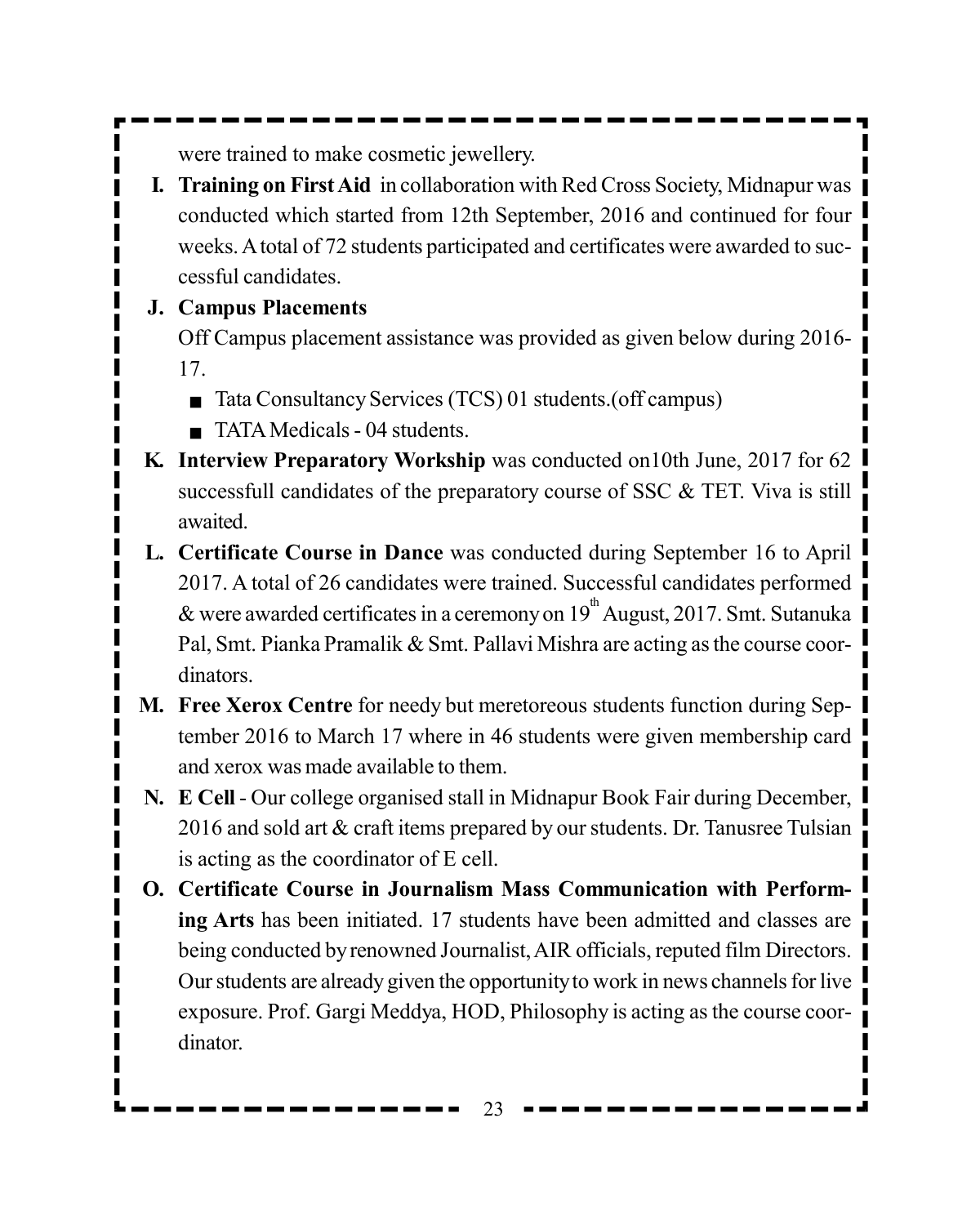21. Refresher Course, Orientation Programme & Other Seminars attended **21. Refresher Course, Orientation Programme & Other Seminars attended**

by the Teachers/Librarian for 2016-17. **by the Teachers/Librarian for 2016-17.**

| <u>si</u>                | Name                           | Dept.       | Name of Programme               | Date               | Organised by                |
|--------------------------|--------------------------------|-------------|---------------------------------|--------------------|-----------------------------|
| فع<br>ا                  |                                |             |                                 |                    |                             |
|                          | $\sum$<br>Dr. Biswajit Adhikar | Library     | Refresher Course                | 2-22 Nov.-16       | <b>UNB</b>                  |
| $\overline{\mathcal{C}}$ | ra<br>Dr. Mrinal Kanti Pai     | Chemistry   | Workshop                        | 26.2.17 to         | IISER, Pune                 |
|                          |                                |             | (Attended' &'Presented'Paper)   | 01.3.17            |                             |
| $\ddot{\mathcal{E}}$     | Dr. Partha Pratim              | Zoology     | National Seminar                | 28.2.2017          | Sukumar Sengupta College    |
|                          | Chakraborty                    |             | (Lead Speaker)                  |                    | Mahavidyalaya               |
| 4.                       | Dr. Biswajit Mondal            | Mathematics | National Conference             | 29 - 30 March 2017 | VU.                         |
|                          |                                |             | Training Programme              | 12.04.2017         | CMS                         |
|                          |                                |             | Workshop                        | 15 - 29 June 2017  | CMS                         |
| S.                       | Dr. Angsuman Chanda            | Zoology     | National Seminar                | 6 - 7 Feb. 2017    | K.D. College of Com. & G.S. |
|                          |                                |             | Training Programme              | 27.8.2015          | WBCADC, Tamluk              |
|                          |                                |             | (Invited speaker)               |                    |                             |
|                          |                                |             | Training Programme              | 28.9.2016          | $-DO-$                      |
|                          |                                |             | (Invited speaker)               |                    |                             |
|                          |                                |             | <b>INSPIRE Camp</b>             | 24.7.2017          | <b>BSH</b> School Chaipat   |
|                          |                                |             | (Chair of expert)               |                    |                             |
|                          |                                |             | National Seminar                | 01.4.2017          | Garhbeta College            |
|                          |                                |             | (Attended' &'Presented'Paper)   |                    |                             |
|                          |                                |             | National Conference             | 26 - 27 May, 2017  | FBRC & ZSI                  |
| $\mathbf{c}$             | Dr. Sukumar Manda              | Mathematics | National Workshop               | 19-26 Dec. 2016    | Aliah University            |
|                          |                                |             | (Invited talk)                  |                    |                             |
|                          |                                |             | National Conference             | 29 - 30 Mar., 2017 | VU.                         |
|                          |                                |             | (Attended' & 'Presented' Paper) |                    |                             |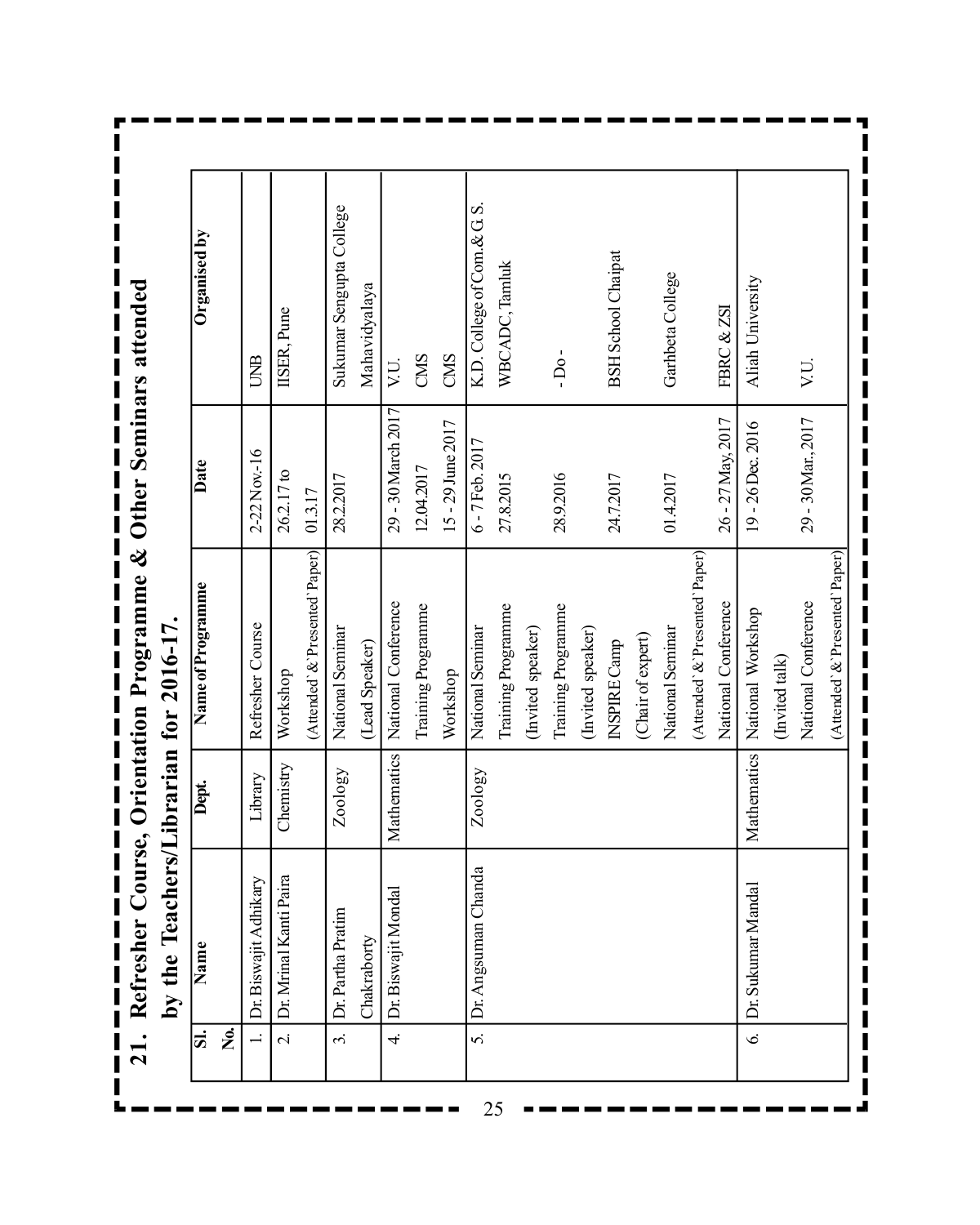| Name               |                       | Dept         | Name of Programme              | Date              | Organised by                 |
|--------------------|-----------------------|--------------|--------------------------------|-------------------|------------------------------|
|                    |                       |              |                                |                   |                              |
| Prof. Nimai Hazari |                       | Philosophy   | Orientation Programme          | $20 - 26$ Nov-16  | NSS unit, V.U                |
|                    |                       |              | $($ NSS P.O. $)$               |                   |                              |
|                    |                       |              | Workshop                       | 23.03.2017        | VU.                          |
|                    | Dr. Dilip Kr. Nandi   | Physiology   | Conference                     | $10 - 12$ Nov.16  | Katmandu University, Nepal   |
|                    |                       |              | (Guest Speaker)                |                   |                              |
|                    |                       |              | Conference                     | $18 - 20$ Nov.16  | Midnapur College (Autonomus) |
|                    |                       |              | (Chairperson of session        |                   |                              |
|                    |                       |              | Invited Speaker)               | 22 - 23 Dec. 16   | P.K. College, Contai         |
|                    |                       |              | Science Fair-16 (Adjudication) |                   |                              |
|                    | Dr. Tanushree Tulsian | Physiology   | National Seminar               | 2016              | Vidyasagar University        |
|                    | Samanta)              |              | Winter School Camp             | 16Nov-6Dec.16     | VU.                          |
|                    | Sri Soumen Paul       | Physiology   | Hands on Workshop              | 26 - 27 June 17   | Cytometry Solution P. Ltd    |
|                    | Smt. Sutanuka Pal     | Bengali      | Belda Book Fair-2017           | 25.05.2017        | Belda Book Fair Committee    |
|                    |                       |              | (Speaker)                      |                   |                              |
|                    | Prof. Shyamapada Shit | History      | State Level Seminar            | 04.10.2016        | Subamarekha Mahavidyalaya    |
|                    |                       |              | (Attended & Presented Paper)   |                   |                              |
|                    |                       |              | National Seminar               | 18 - 19 Nov. 2016 | Bhatter College, Dantan      |
|                    |                       |              | (Attended & Presented Paper)   |                   |                              |
|                    |                       |              | International Seminar          | 23.2.2017         | Subarnarekha Mahavidyalaya   |
|                    |                       |              | (Attended & Presented Paper)   |                   |                              |
|                    |                       |              | International Seminar          | 17.3.2017         | Garhbeta College             |
|                    |                       |              | (Attended & Presented Paper)   |                   |                              |
|                    | Prof. Pradip Samanta  | Microbiology | National Workshop              | 8 - 9 Aug. 2016   | Vidyasagar University        |
|                    |                       |              | National Seminar               | 28.01.2017        | Midnapur College (Autonomus) |
|                    |                       |              | National Seminar               | 10 - 11 Mar. 2017 | Vidyasagar University        |
|                    |                       |              | National Seminar               | 24.02.2017        | Midnapur College (Autonomus) |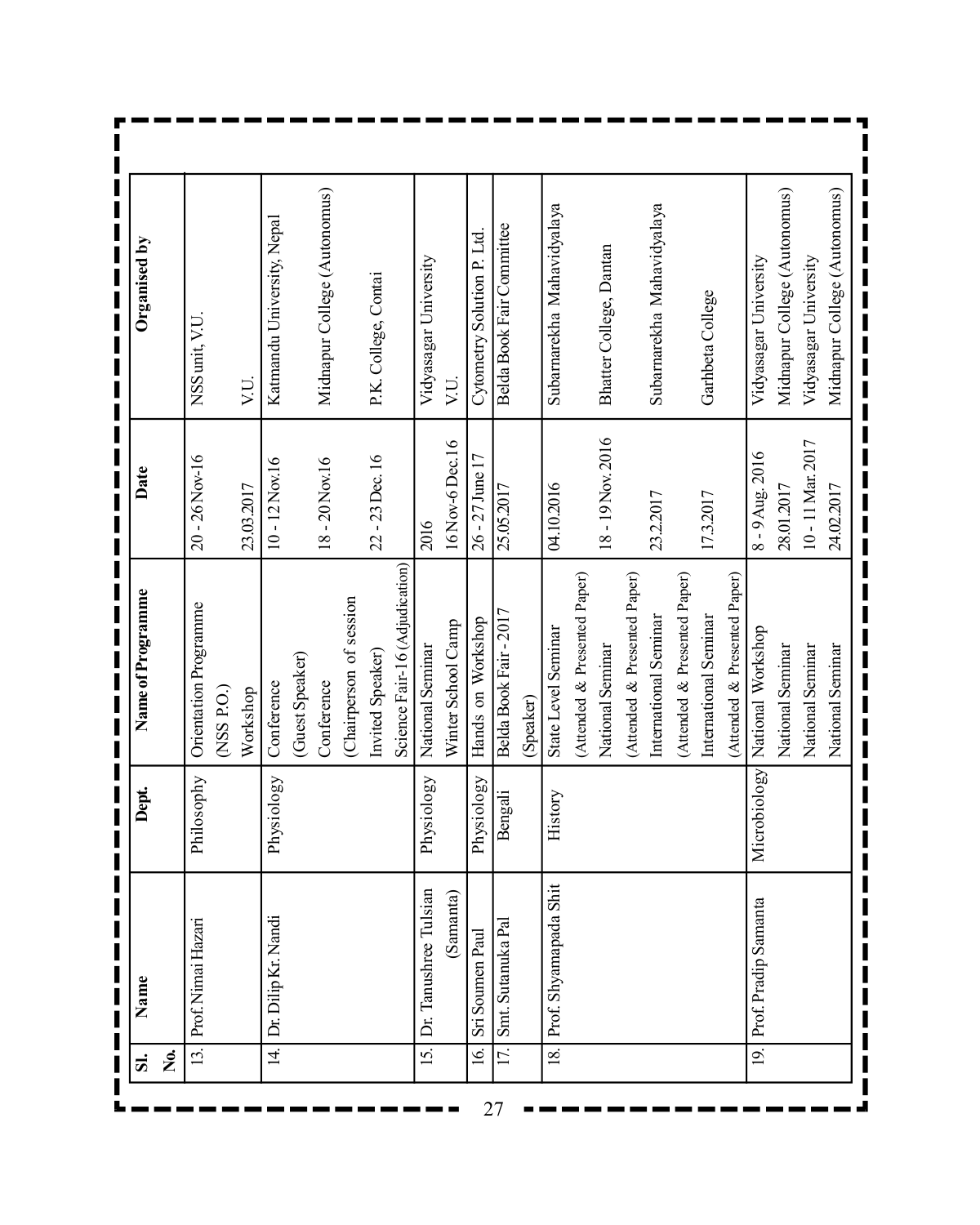| SI. | Name of the        | Date of              | <b>Place of Visit</b>                  |
|-----|--------------------|----------------------|----------------------------------------|
| No. | <b>Departments</b> | <b>Excursion</b>     |                                        |
| 1.  | Zoology            | 06.02.17 to 10.02.17 | Manas National Park; Assam             |
|     |                    | 01.03.17 to 05.03.17 | Puri & Bhubaneswar                     |
|     |                    | 07.03.17 to 08.03.17 | Digha                                  |
|     |                    | 08.03.17             | Jhargram.                              |
| 2.  | Physiology         | 23.12.16             | Gurguripal                             |
|     |                    | 22-29 Jan. 2017      | Sri Padmavathi Medical College         |
|     |                    |                      | for women, Tirupati, Andhra Pradesh    |
| 3.  | Chemistry          | 21.12.16 to 22.12.16 | Purulia                                |
| 4.  | Geography          | 23.12.16 to 27.12.16 | Visakhapatnam (AP)                     |
| 5.  | Nutrition          | 01.11.16 to 7.11.16  | St. John Research Institute, Bangaluru |
| 6.  | Sanskrit           | 21.12.2016           | Ghatshila                              |
| 7.  | Pol. Science       | 20.01.2017           | Digha                                  |
| 8.  | Microbiology       | 2.2.17 to 7.2.17     | Gitam University, Visakhapatnam        |
| 9.  | Computer Science   | 15.2.17 to 20.2.17   | Visakhapatnam                          |
| 10. | Bengali            | 24.01.2017           | Mughalmari, Dantan                     |
|     |                    | (Field Survey)       |                                        |
| 11. | <b>Botany</b>      | Nov. 2016            | Darjeeling, Lamahata                   |
|     |                    | 22.2.17 to 01.3.17   | Darjeeling, Lava, Lolegaon, Mirik      |
| 13. | History            | 06.01.2017           | Gaighata, Midnapur                     |
|     |                    | (Health Camp)        |                                        |

 $29 - -$ 

 $\blacksquare$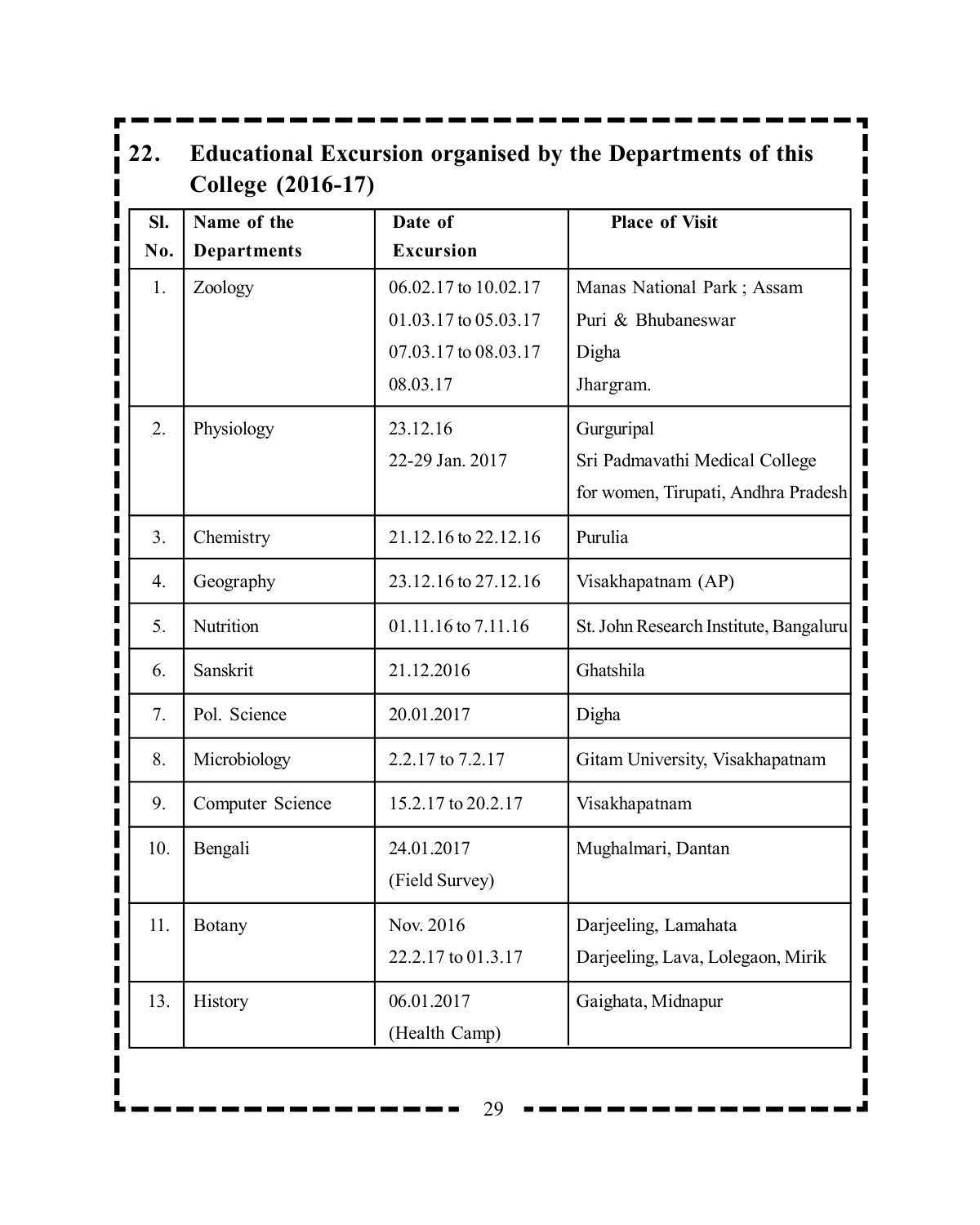| Sl. No. | <b>Name of the Post</b>     | Vice                         | Vacant w.e.f. |
|---------|-----------------------------|------------------------------|---------------|
| 9.      | Lab. Attendant in Chemistry | Bijoy Sahoo, Retired         | 01.02.2011    |
| 10.     | Peon                        | Baul Chalak, Retired         | 01.11.2012    |
| 11.     | Lab. Attendant in Zoology   | Samir Ranjan Biswas, Retired | 01.02.2013    |
| 12.     | Lab. Attendant in Botany    | Bhabani Maity, Retired       | 01.04.2013    |
| 13.     | Guard                       | Mohan Ch. Mana               | 01.05.2015    |
| 14.     | Lab. Attendant in Chemistry | Bishnupada Sar               | 01.04.2016    |
| 15.     | Peon                        | Subal Sarkar                 | 19.08.2016    |

#### **25. Vacancy of the Hostel staff :**

| <b>Sl. No.</b> | <b>Name of the Post</b>  | <b>Vice</b>              | Vacant w.e.f.    |
|----------------|--------------------------|--------------------------|------------------|
| 1.             | Asstt. Supdt. of Hostels | P. Mukherjee, Retired    | 01.02.2001       |
| 2.             | Cook                     | Ira Chakraborty, Retired | 01.01.2004       |
| 3.             | Hostel Supdt.            | M. Das, Retired          | 01.6.2007        |
| 4.             | Cook                     | S. Mistri, Retired       | 01.6.2007        |
| 5.             | Helper                   | B. Das                   | Died on 18.05.06 |
| 6.             | Helper                   | G. Majhi                 | Died on 23.10.09 |
| 7.             | Helper                   | G.S. Kulavi, Retired     | 01.10.2010       |
| 8.             | Helper                   | S. Rajak, Retired        | 01.02.2011       |
| 9.             | Sweeper                  | U. Behara, Retired       | 01.07.2013       |
| 10.            | Helper                   | Sadhan Das               | 01.06.2017       |

#### **26. Staff of this college died in this year :**

- 1. Dr. Niharkana Majumder, Former Principal of this college
- 2. Abha Chattopadhyay, Ex-Library Clerk.

#### **27. Staff who Retired and Resigned from this college in this year :**

- 1. Dr. Debasree Gupta Sengupta, Associate Professor in Botany, resigned.
- 2. Dr. Dulal Ch. Das, Associate Professor in Botany, resigned.
- 3. Dr. Swapna Ghorai, Associate Professor in Geography, resigned.
- 4. Dr. Animesh Roy, Assistant Professor in Geography, resigned.
- 5. Dr. Abhisekh Chowdhury, Assistant Professor in Physics, resigned.
- 6. Sri Sadhan Das, Helper of the Hostel, retired w.e.f. 01.6.17.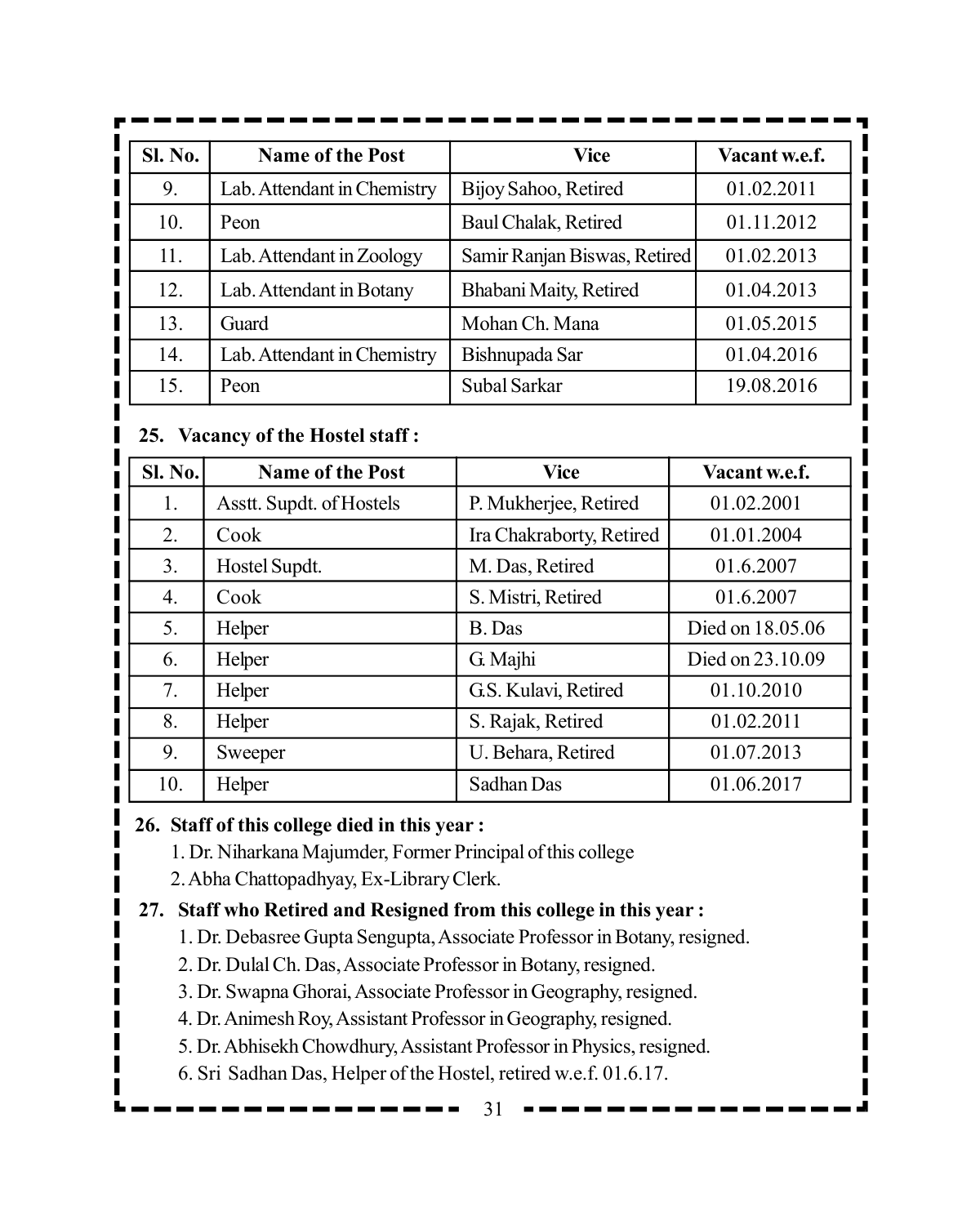| <b>Sl. No.</b> | <b>Date</b> | Programme                               | Speakers / Organized by   |
|----------------|-------------|-----------------------------------------|---------------------------|
| 01.            | 12.98.2017  | A Seminar on "Save the Girl Child"      | 1. Dr. R. N. Pradhan, Dy. |
|                |             | with the collaboration of Health &      | CMOH.                     |
|                |             | Welfare, Govt. of West Bengal and       | 2. Dr. S. Mondal, Dy.     |
|                |             | Depts. of Philosophy, Education &       | <b>CMOH</b>               |
|                |             | NSS of the college.                     | 3. Shri S. Paira, PP of   |
|                |             |                                         | Midnapur Judge's Court    |
| 02.            | 18.08.2017  | Dr. Sushila Mandal Memorial Lecture     | Smt. Bhakti Bhowmik, Ex-  |
|                |             | on "ড. সুশীলা মন্ডল এর ইতিহাস চিন্তা"   | Teacher-in-Charge, Bajkul |
|                |             | Organized by Alumni of this College.    | Milani Mahavidyalaya,     |
|                |             |                                         | Bajkul, Purba Medinipur.  |
| 03.            | 19.08.2017  | Sit & Draw Competition by the           | Organized by NSS Units    |
|                |             | Adopted Children and Handicrafts        | of the college.           |
|                |             | Workshop by the Mothers of              |                           |
|                |             | Adopted Children.                       |                           |
| 04.            | 19.08.2017  | Workshop on Dance & Handicrafts         | Organized by CAC (Career  |
|                |             | by the students of this college.        | Advancement Centre) of    |
|                |             |                                         | the college.              |
| 05.            | 21.08.2017  | <b>Screening of Documentary film on</b> | Sri Soumendu De, Director |
|                |             | the College                             |                           |
|                |             | "From the Past to the Present-Glorious  |                           |
|                |             | 60 Years Journey of the College".       |                           |
| 06.            | 21.08.2017  | Inauguration of exhibition of rare      | Collector Dr. Parul       |
|                |             | Stamps.                                 | Chatterjee Associate      |
|                |             |                                         | Professor in History on   |
|                |             |                                         | behalf of the Dept. of    |
|                |             |                                         | History of this college.  |

*This institute has completed 60 years of its journey. This 60 years have witnessed a tremendous and effective growth of teaching learning in the field of value based Human Development. We sincerely acknowledge the contribution made by*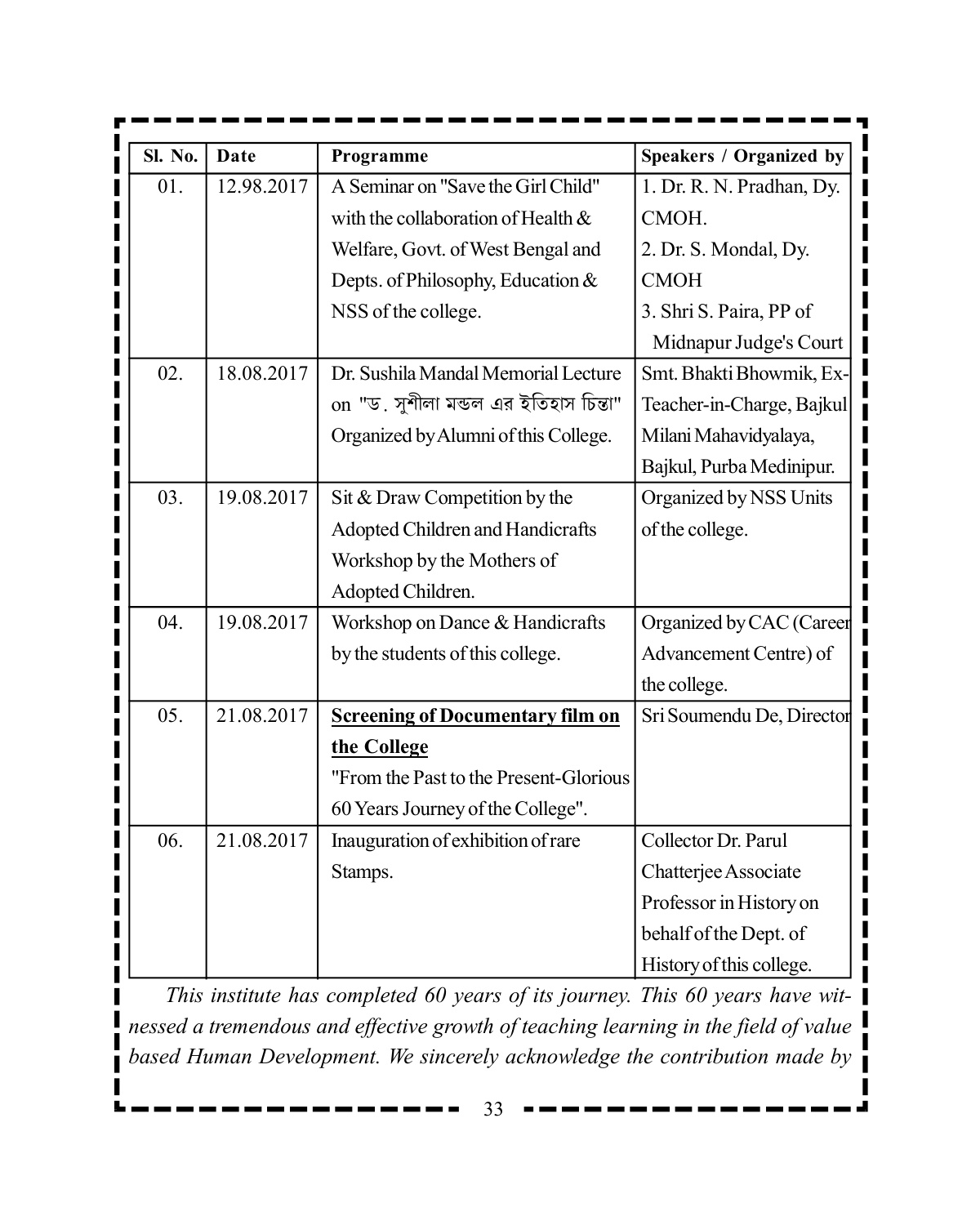| RAJA N. L. KHAN WOMEN'S COLLEGE, MIDNAPORE<br>Result of B.A. Part-I (Hons) - Exam. 2016<br>Date of Publication of Result 15/12/2016 |                 |                 |               |               |           |  |
|-------------------------------------------------------------------------------------------------------------------------------------|-----------------|-----------------|---------------|---------------|-----------|--|
| Sl. No.                                                                                                                             | <b>Subjects</b> | <b>Appeared</b> | <b>Passed</b> | <b>Failed</b> | % of Pass |  |
| 01.                                                                                                                                 | Bengali         | 88              | 84            | 04            | 95.45%    |  |
| 02.                                                                                                                                 | Economics       | 17              | 06            | 11            | 35.29%    |  |
| 03.                                                                                                                                 | English         | 103             | 95            | 08            | 92.23%    |  |
| 04.                                                                                                                                 | Geography       | 70              | 68            | 02            | 97.14%    |  |
| 05.                                                                                                                                 | <b>History</b>  | 68              | 54            | 14            | 79.41%    |  |
| 06.                                                                                                                                 | Music           | 20              | 20            |               | 100%      |  |
| 07.                                                                                                                                 | Philosophy      | 59              | 45            | 14            | 76.27%    |  |
| 08.                                                                                                                                 | Pol. Science    | 43              | 28            | 15            | 65.11%    |  |
| 09.                                                                                                                                 | <b>Sanskrit</b> | 70              | 69            | 07            | 98.57%    |  |

#### **Result of B.A. Part-I (General) - Exam. 2016**

01. BA. General 169 65 104 38.46%

# **Result of B.Sc. Part-I (Hons) - Exam. 2016**

#### **Date of Publication of Result 15/12/2016**

| 01. | <b>Botany</b>           | 32 | 27 | 05 | 84.37% |
|-----|-------------------------|----|----|----|--------|
| 02. | Chemistry               | 44 | 34 | 10 | 77.27% |
| 03. | <b>Computer Science</b> | 41 | 32 | 09 | 78%    |
| 04. | Microbiology            | 34 | 28 | 06 | 82.35% |
| 05. | Mathematics             | 90 | 71 | 19 | 78.88% |
| 06. | Nutrition               | 50 | 50 |    | 100%   |
| 07. | Physics                 | 34 | 27 | 07 | 79.41% |
| 08. | Physiology              | 45 | 23 | 22 | 51.11% |
| 09. | Zoology                 | 51 | 42 | 09 | 82.35% |

# **Result of B.Sc. Part-I (General) Exam. - 2016**

01. B.Sc., General 38 19 19 50%

*Dr. Jayasree Laha* **Principal**